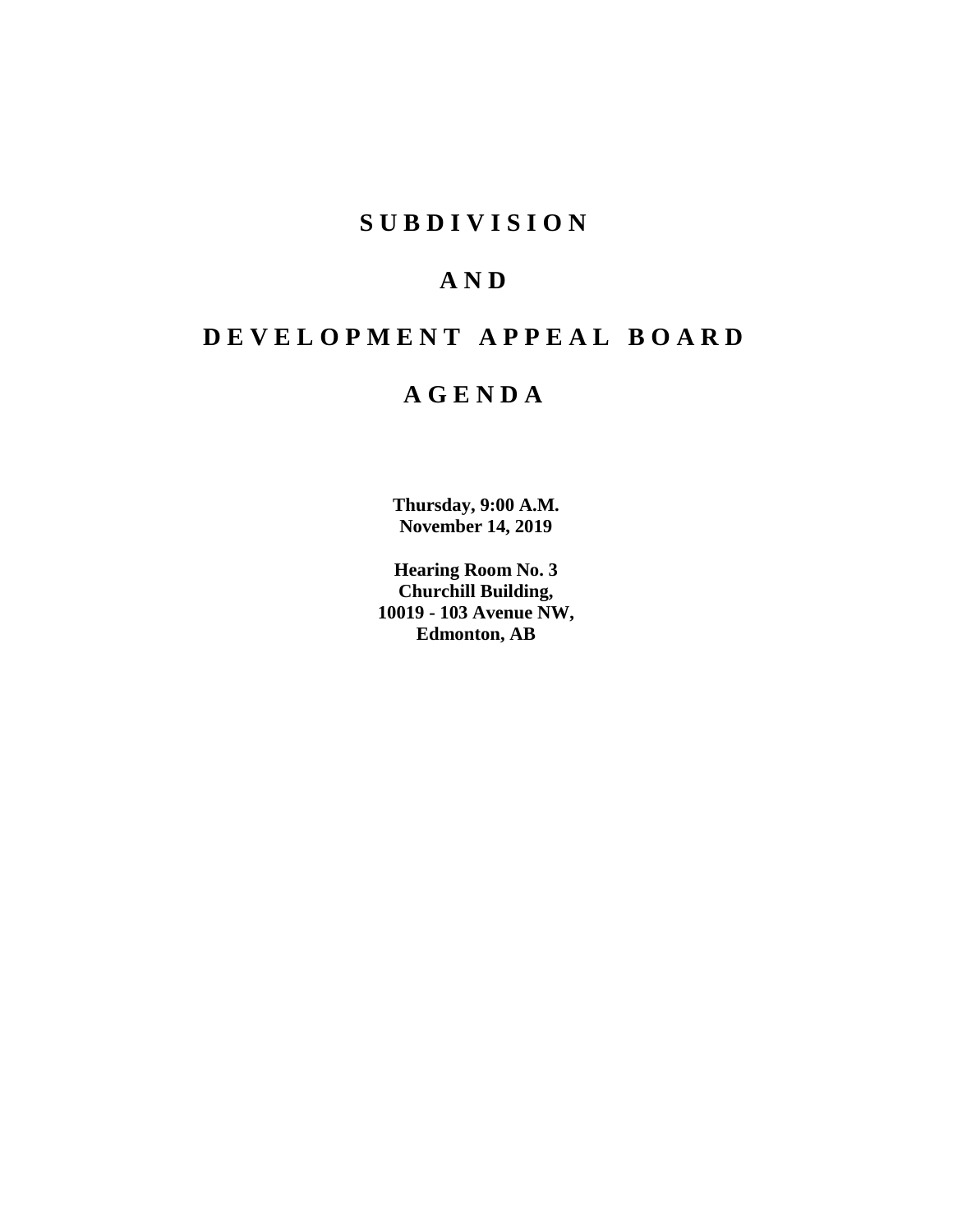# **SUBDIVISION AND DEVELOPMENT APPEAL BOARD HEARING ROOM NO. 3**

# **TO BE RAISED**

I 9:00 A.M. SDAB-D-19-178

# **WITHDRAWN**

To change the Use from a Limited Contract Services Use to a Cannabis Retail Sales and to construct interior alterations

8203 - 127 Avenue NW Project No.: 324487918-001

*NOTE: Unless otherwise stated, all references to "Section numbers" refer to the authority under the Edmonton Zoning Bylaw 12800.*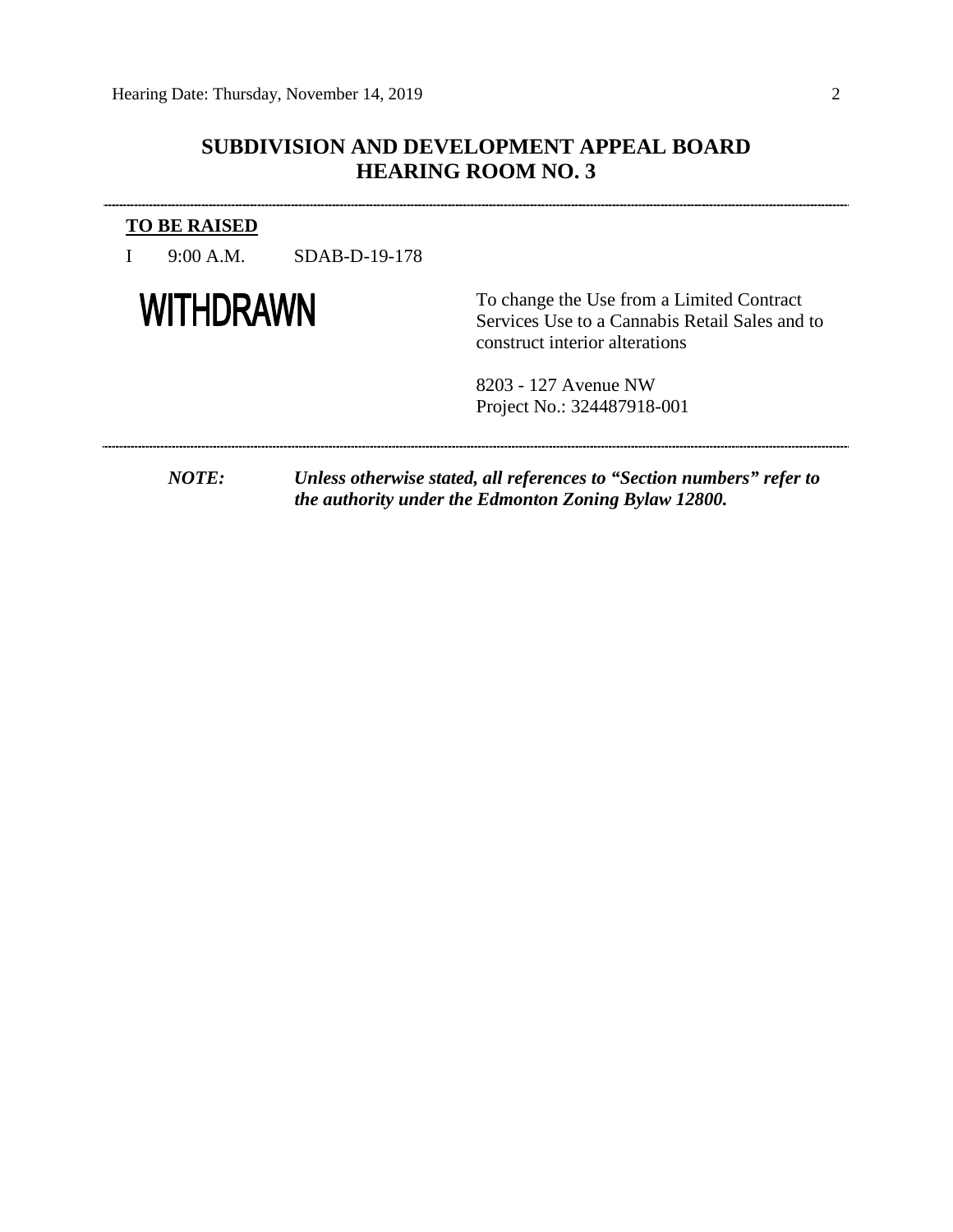# **TO BE RAISED**

## ITEM I: 9:00 A.M. FILE: SDAB-D-19-178

# AN APPEAL FROM THE DECISION OF THE DEVELOPMENT OFFICER

APPELLANT:

APPLICATION NO.: 324487918-001

DECISION OF THE DEVELOPMENT AUTHORITY: Refused

DECISION DATE: September 4, 2019

DATE OF APPEAL: September 23, 2019

MUNICIPAL DESCRIPTION OF SUBJECT PROPERTY: 8203 - 127 Avenue NW

APPLICATION TO: Change the Use from a Limited Contract Services Use to a Cannabis Retail Sales and to construct interior alterations

LEGAL DESCRIPTION: Plan 3409MC Blk 60A Lot 1

ZONE: (CB1) Low Intensity Business Zone

OVERLAY: Main Streets Overlay

STATUTORY PLAN: CN Intermodal Facility Area Area Redevelopment Plan

## *Grounds for Appeal*

The Appellant provided the following reasons for appealing the decision of the Development Authority:

Please be advised that we are counsel for 2205336 Alberta Ltd. operating as Elevate Cannabis ("Elevate").

# Notice of Appeal

Pursuant to section 686 of the *Municipal Government Act,* R.S.A. 2000, c. M-26 as amended (the "MGA") Elevate hereby appeals the decision of the City of Edmonton (the "City") which refused to grant a Major Development Permit identified as Permit #324487918-001(the "Permit Application") to change the Use from a Limited Contract Services use to a Cannabis Retail Sales use and to construct interior alterations. A copy of the Permit Application is enclosed [Tab1].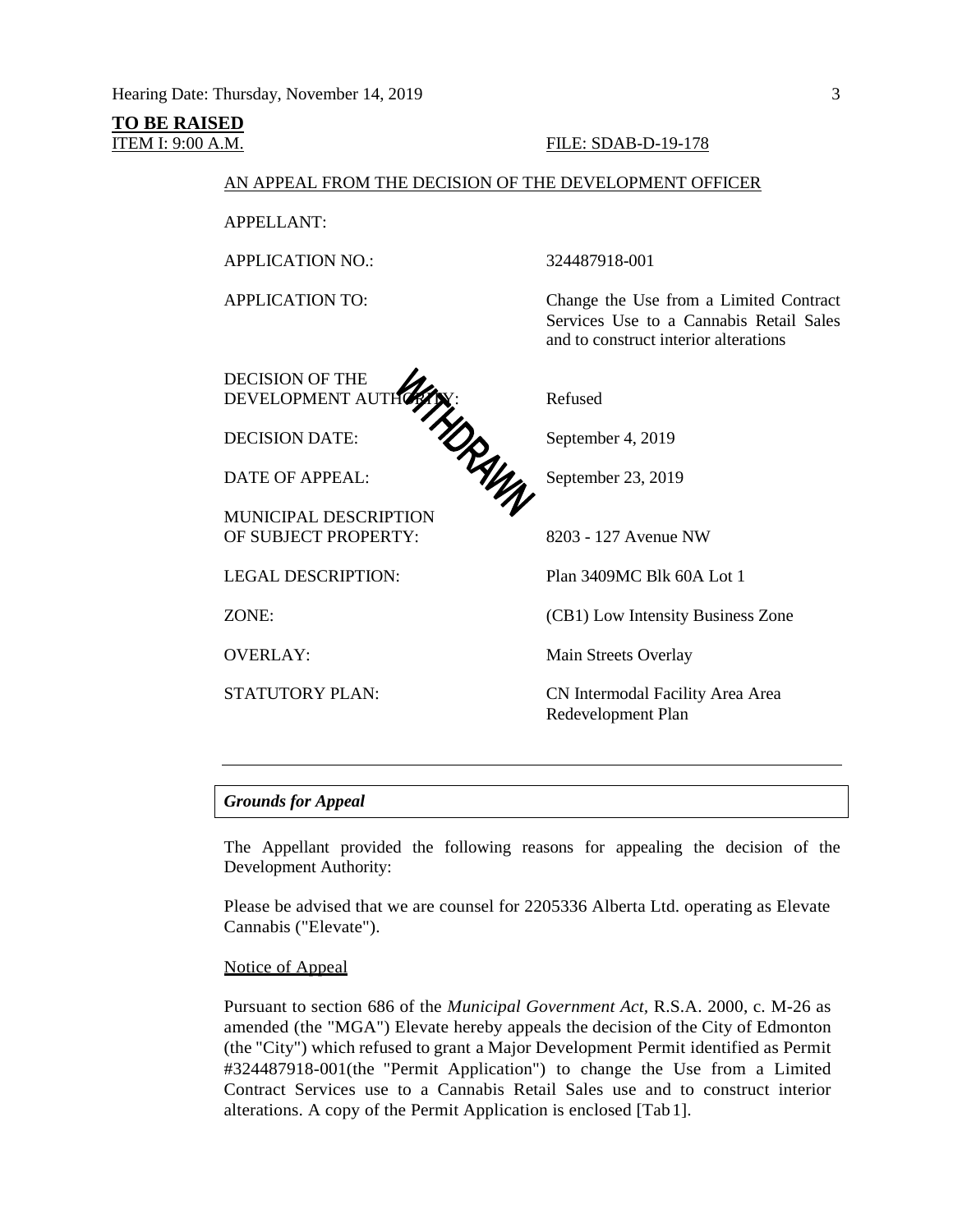As you can note from reviewing the Permit Application, Elevate was seeking a Major Development Permit in relation to property legally described as Plan 3409MC; Block 60A; Lot 1 and municipally described as 8209 - 127 Avenue (the "Property"). The Property is owned by PHL and has been partially leased to Elevate. A copy of a Land Title Certificate for the Property along with correspondence from PHL to Elevate is enclosed [Tab2].

The Property in question is zoned as low intensity business zone (CB1) under Edmonton Zoning By- law 12800 [Tab 3]. Pursuant to section 330.2 of Edmonton Zoning By-law 12800, cannabis retail sales are a permitted use for property zoned as CB1 [Tab 4].

Enclosed for your convenience, are copies of the following:

- 1. A picture of the front of the proposed business taken from 127 Avenue [Tab 5];
- 2. A schematic of the Elevate Site Plan located on the corner of 127 Avenue and 82 Street [Tab 6]; and
- 3. Google Earth photographs of the proposed Elevate location and the proposed cannabis retail store located 174 metres away from the Elevate store [Tab 7].

## Refusal to Grant Permit

The City refused to grant the Major Development Permit on September 4, 2019. The reason for the refusal is that the proposed cannabis retail store does not comply with the minimum setback requirement from another proposed cannabis retail store use. The required setback is 200 metres whereas the proposed setback is 174 metres. Thus, a 26 metre variance to the minimum setback is required in order for the Major Development Permit to be granted. Unfortunately, the Development Officer, Stephen Chow, is prohibited from granting a variance to the minimum setback to allow for the proposed cannabis retail store.

#### Grounds for Appeal

Elevate submits that there are meritorious reasons for the Subdivision and Development Appeal Board (the "SDAB") to grant a variance to the minimum setback requirement of 200 metres from another cannabis retail store to allow the proposed development to proceed. The grounds include, *inter a/ia,* thefollowing:

- 1. Section  $687(3)(d)$  of the MGA gives the SDAB the jurisdiction to grant a variance to the required separation distance. Section 687(3)(d) of the MGA states:
	- (3) In determining an appeal, the subdivision and development appeal board
		- (d) may make an order, decision or confirm the issue of a development permit even though the proposed development does not comply with the land use by-law if, in itsopinion,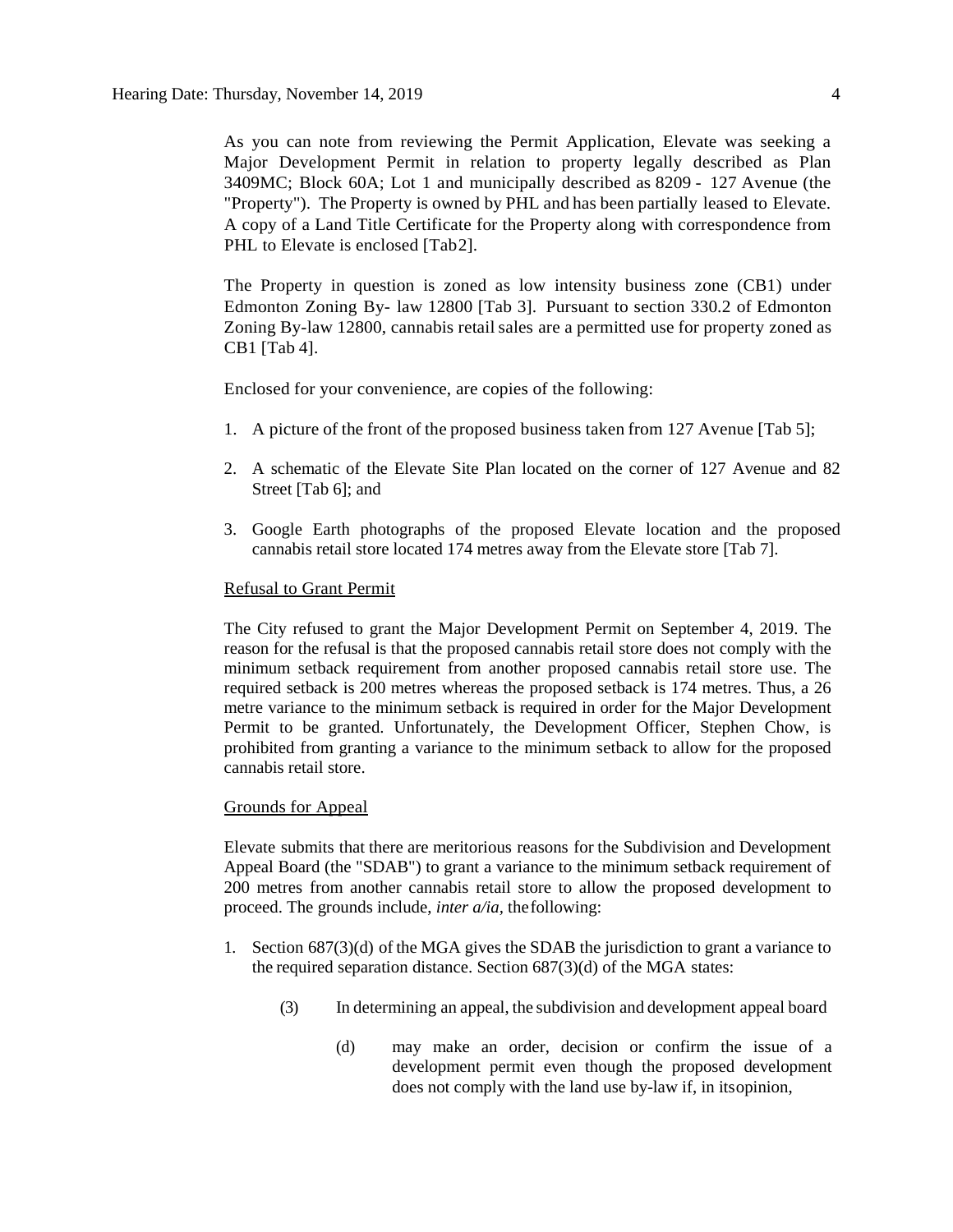i.The proposed development wouldnot

- (A) Unduly interfere with the amenities of the neighbourhood, or
- (B) Materially interfere with or affect the use, enjoyment or value of the neighbourhood parcels ofland;

and

ii.The proposed development conforms with the use prescribed for the land or building in the Land Use By-law.

- 2. The proposed development would not unduly interfere with the amenities of the neighbourhood, nor materially interfere with or affect the use, enjoyment or value of the neighbourhood parcels of land.;
- 3. Elevate intends to install a state-of-the-art security system exceeding all requirements and designed to deter crime including 24/7 video surveillance, panic buttons at each cash till, 24- hour live monitoring as well as a quick response system in the event of emergency;
- 4. All staff will be trained and familiar with the relevant AGLC rules and regulations;
- 5. All inventory that is not on the active retail sales floor will be kept in a secure storage room in accordance withAGLC guidelines;
- 6. Elevate is focused on ensuring that the sale of cannabis products is managed properly and safely utilizing only quality cannabis products;
- 7. The two proposed developments are separated by a fence and a small grove of trees and do not share a common parkinglot;
- 8. There is ample parking available to customers of Elevate;
- 9. Strict application of the set-off requirement would lead to an undue hardship for Elevate and would capriciously favour one business owner over another simply because the former was fortuitous enough to have applied for a Development Permit shortly before Elevate;
- 10. The other cannabis retail store has not been constructed and it is unknown whether the first development will operate as a long term, viable business;
- 11. The Property is located in a predominately commercial/industrial area (CB1) away from schools, daycares, playgrounds, health care facilities or any other area predominately used by minors;
- 12. Operating a retail cannabis store is a permitted use for the Property;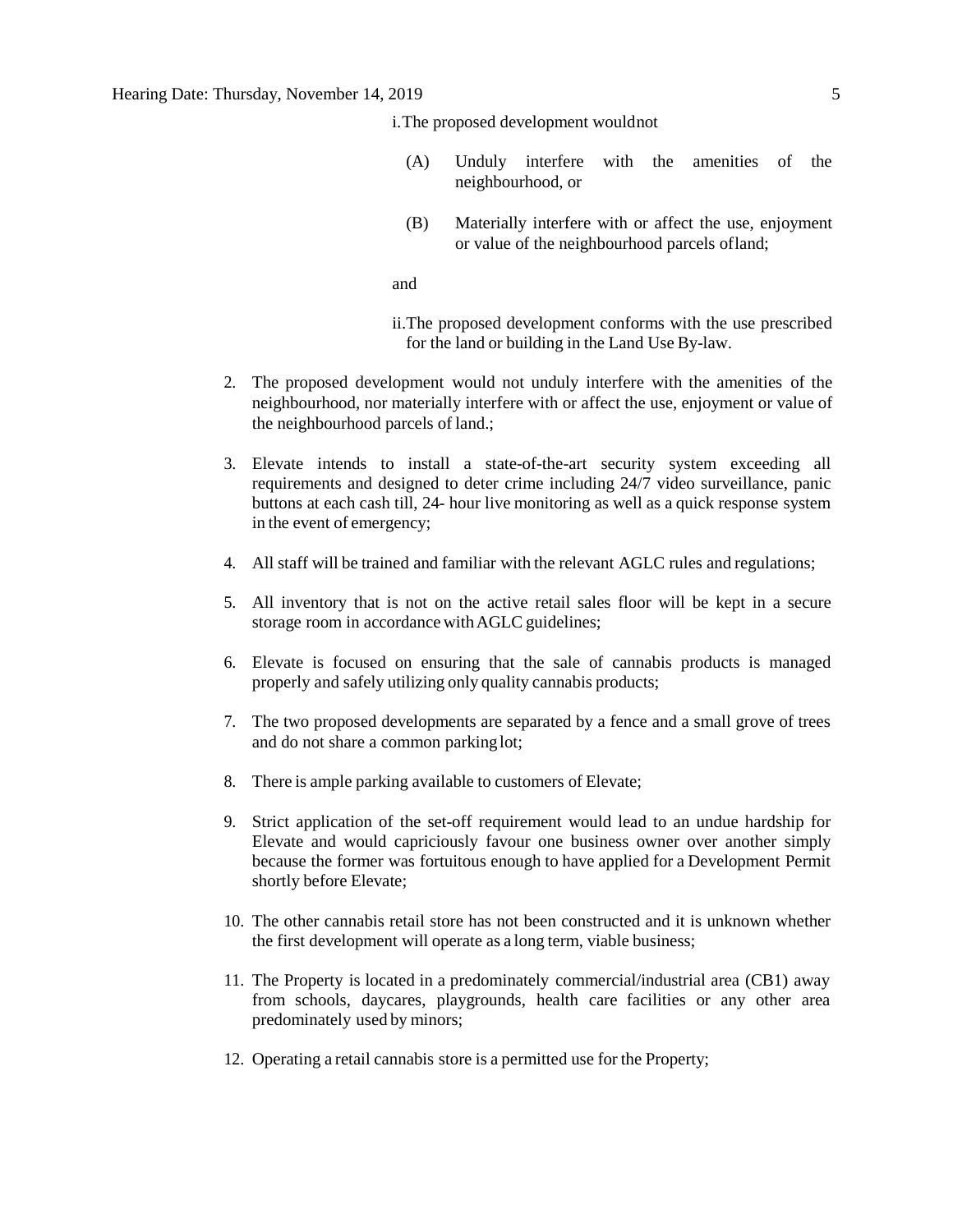#### Hearing Date: Thursday, November 14, 2019 6

- 13. 127 Avenue is a major thoroughfare in North Edmonton and experiences significant vehicular and pedestrian traffic. There is more than enough sufficient customer volume to accommodate both cannabis retail stores:
- 14. The next closest cannabis retail store is Alternative Greens located a fair distance away at 12451 - 97 Street;
- 15. The location of two cannabis retail stores along a busy thoroughfare will benefit the local community through retail attraction, market competition and product choice;
- 16. The two properties are not visible to each other;
- 17. Signage will be designed to be discreet;
- 18. The walking distance between the two stores is greater than 200 metres;
- 19. The variance would only represent a 26 metre variance equivalent to a 13% variance of the setback requirement; and

Such further and other grounds as may be submitted at the hearing of this Appeal

#### *General Matters*

## **Appeal Information:**

**The Subdivision and Development Appeal Board made and passed the following motion on October 17, 2019:** 

**"That the appeal hearing be scheduled for November 14, 2019, at the written request of the Appellant."**

The *Municipal Government Act*, RSA 2000, c M-26 states the following:

#### **Grounds for Appeal**

**685(1)** If a development authority

- (a) fails or refuses to issue a development permit to a person,
- (b) issues a development permit subject to conditions, or
- (c) issues an order under section 645,

the person applying for the permit or affected by the order under section 645 may appeal to the subdivision and development appeal board.

#### **Appeals**

**686(1)** A development appeal to a subdivision and development appeal board is commenced by filing a notice of the appeal, containing reasons, with the board,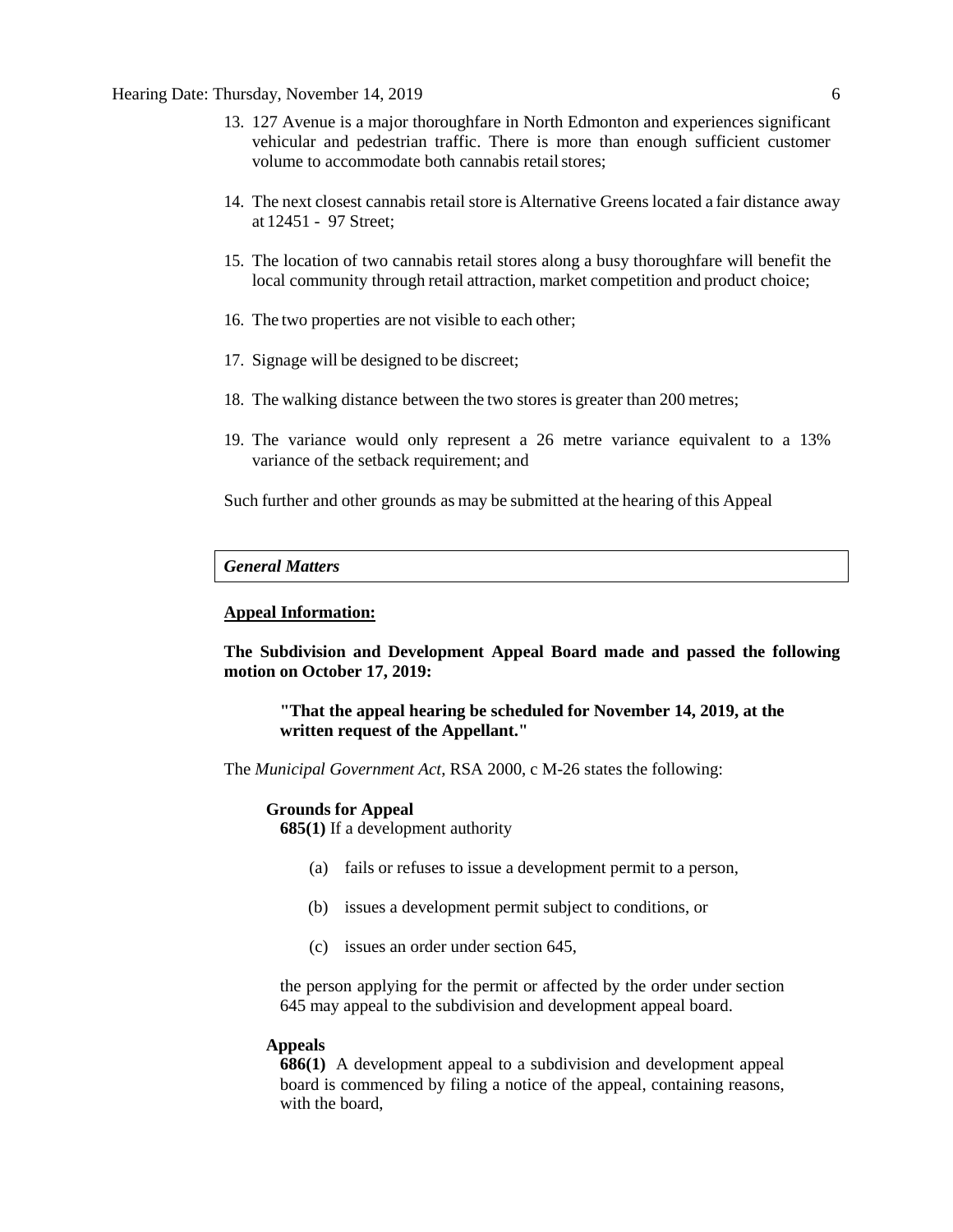- (a) in the case of an appeal made by a person referred to in section 685(1)
	- (i) with respect to an application for a development permit,
		- (A) within 21 days after the date on which the written decision is given under section 642, […]

## **Hearing and Decision**

**687(3)** In determining an appeal, the subdivision and development appeal board

…

- (a.1) must comply with the land use policies;
- (a.2) subject to section 638, must comply with any applicable statutory plans;
- (a.3) subject to clauses (a.4) and (d), must comply with any land use bylaw in effect;
- (a.4) must comply with the applicable requirements of the regulations under the Gaming, Liquor and Cannabis Act respecting the location of premises described in a cannabis licence and distances between those premises and other premises;
	- …
	- (c) may confirm, revoke or vary the order, decision or development permit or any condition attached to any of them or make or substitute an order, decision or permit of its own;
	- (d) may make an order or decision or issue or confirm the issue of a development permit even though the proposed development does not comply with the land use bylaw if, in its opinion,
		- (i) the proposed development would not
			- (A) unduly interfere with the amenities of the neighbourhood, or
			- (B) materially interfere with or affect the use, enjoyment or value of neighbouring parcels of land,

and

(ii) the proposed development conforms with the use prescribed for that land or building in the land use bylaw.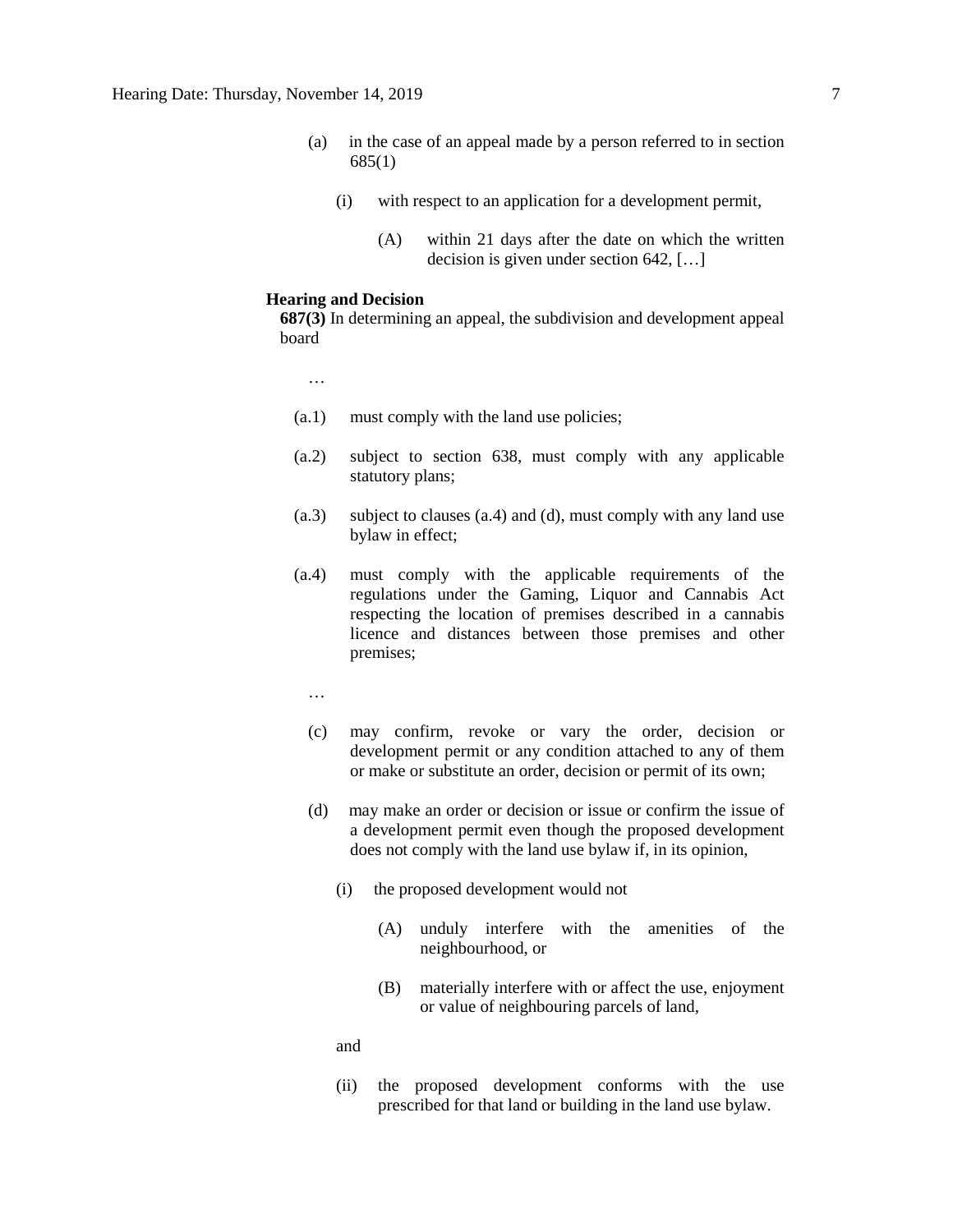#### **General Provisions from the** *Edmonton Zoning Bylaw:*

Under section 330.2(3), **Cannabis Retail Sales** is a **Permitted Use** in the **(CB1) Low Intensity Business Zone**.

Under section 7.4(9), **Cannabis Retail Sales** means:

development used for the retail sale of Cannabis that is authorized by provincial or federal legislation. This Use may include retail sales of Cannabis accessories. This Use does not include Cannabis Production and Distribution.

Under section 6.1, **Cannabis** means:

a cannabis plant and anything referred to in subsection (a) of this definition but does not include anything referred to in subsection (b) of this definition:

- a. Cannabis includes:
	- i. any part of a cannabis plant, including the phytocannabinoids produced by, or found in, such a plant, regardless of whether that part has been processed or not, other than a part of the plant referred to in subsection (b) of this definition.
	- ii. any substance or mixture of substances that contains or has on it any part of such a plant;
	- iii. any substance that is identical to any phytocannabinoid produced by, or found in, such a plant, regardless of how the substance was obtained.
- b. Notwithstanding subsection (a) of this definition, Cannabis does not include:
	- i. a non-viable seed of a cannabis plant;
	- ii. a mature stalk, without any leaf, flower, seed or branch, of such plant;
	- iii. fibre derived from a stalk referred in subsection (b)(ii) of this definition; and
	- iv. the root or any part of the root of such a plant.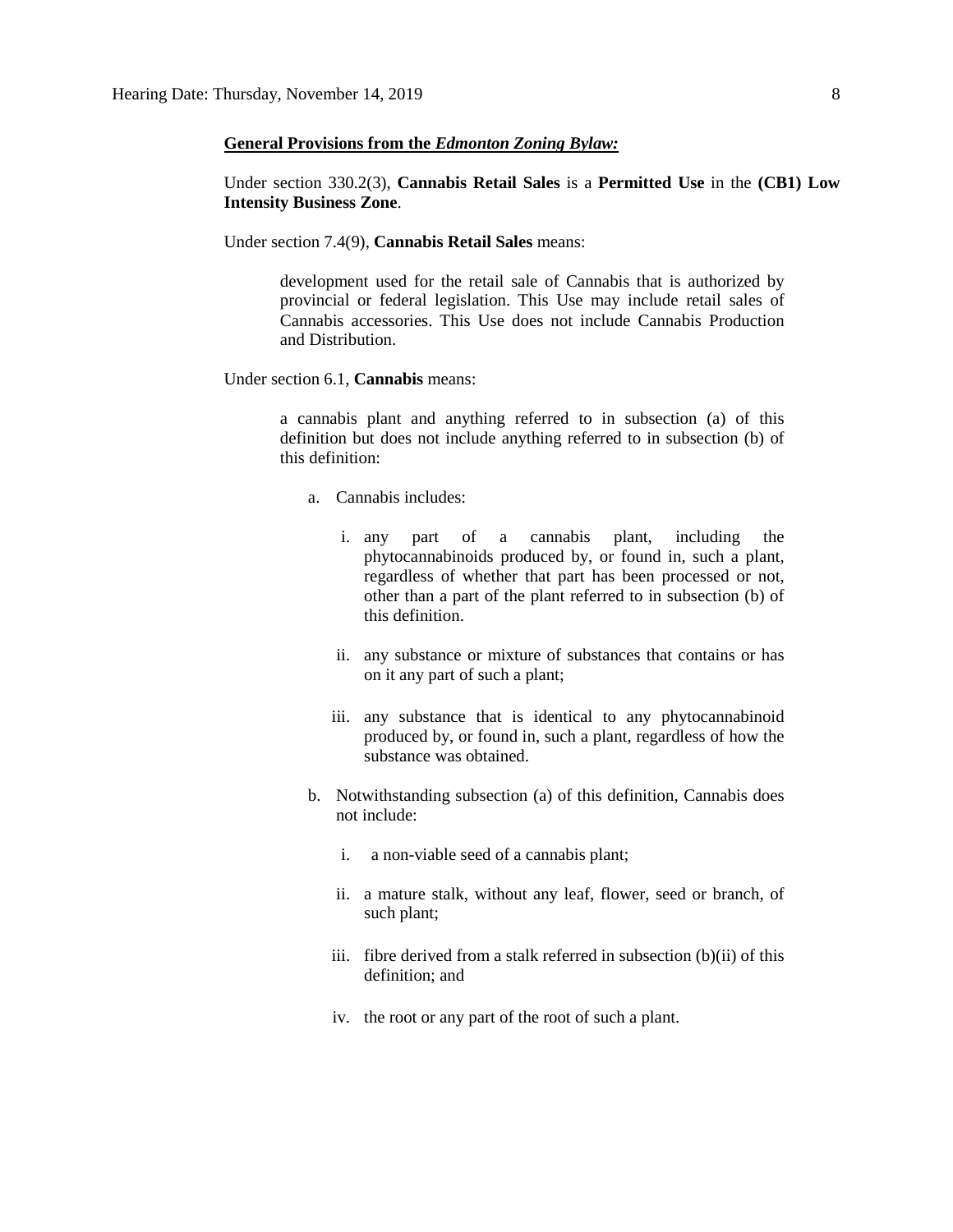Under section 6.1, **Site** means "an area of land consisting of one or more abutting Lots."

# Section 330.1 states that the **General Purpose** of the **(CB1) Low Intensity Business Zone** is:

to provide for low intensity commercial, office and service uses located along arterial roadways that border residential areas. Development shall be sensitive and in scale with existing development along the commercial street and any surrounding residential neighbourhood.

#### Section 819.1 states that the **General Purpose** of the **Main Streets Overlay** is:

to encourage and strengthen the pedestrian-oriented character of Edmonton's main street commercial areas that are located in proximity to residential and transit-oriented areas, by providing visual interest, transparent storefront displays, and amenities for pedestrians.

# *Section 70 – Cannabis Retail Sales*

# **1. Any Cannabis Retail Sales shall not be located less than 200 m from any other Cannabis Retail Sales. For the purposes of this subsection only:**

a. the [200 m](javascript:void(0);) separation distance shall be measured from the closest point of the Cannabis Retail Sales Use to the closest point of any other approved Cannabis Retail Sales Use;

# b. **A Development Officer shall not grant a variance to reduce the separation distance by more than [20 m](javascript:void(0);) in compliance with [Section 11;](https://webdocs.edmonton.ca/InfraPlan/zoningbylaw/ZoningBylaw/Part1/Administrative/11__Authority_and_Responsibility_of_the_Development_Officer.htm) and**

- c. The issuance of a Development Permit which contains a variance to separation distance as described in 70(1)(b) shall be issued as a Class B Discretionary Development.
- 2. Any Site containing Cannabis Retail Sales shall not be located less than:
	- a. [200 m](javascript:void(0);) from any Site being used for a public library, at the time of the application for the Development Permit for the Cannabis Retail Sales; and
	- b. [100 m](javascript:void(0);) from any Site being used for Community Recreation Services Use, a community recreation facility or as public lands at the time of application for the Development Permit for the Cannabis Retail Sales.
- 3. For the purposes of subsection 2:
	- a. separation distances shall be measured from the closest point of the subject Site boundary to the closest point of another Site boundary, and shall not be measured from Zone boundaries or from the edges of structures;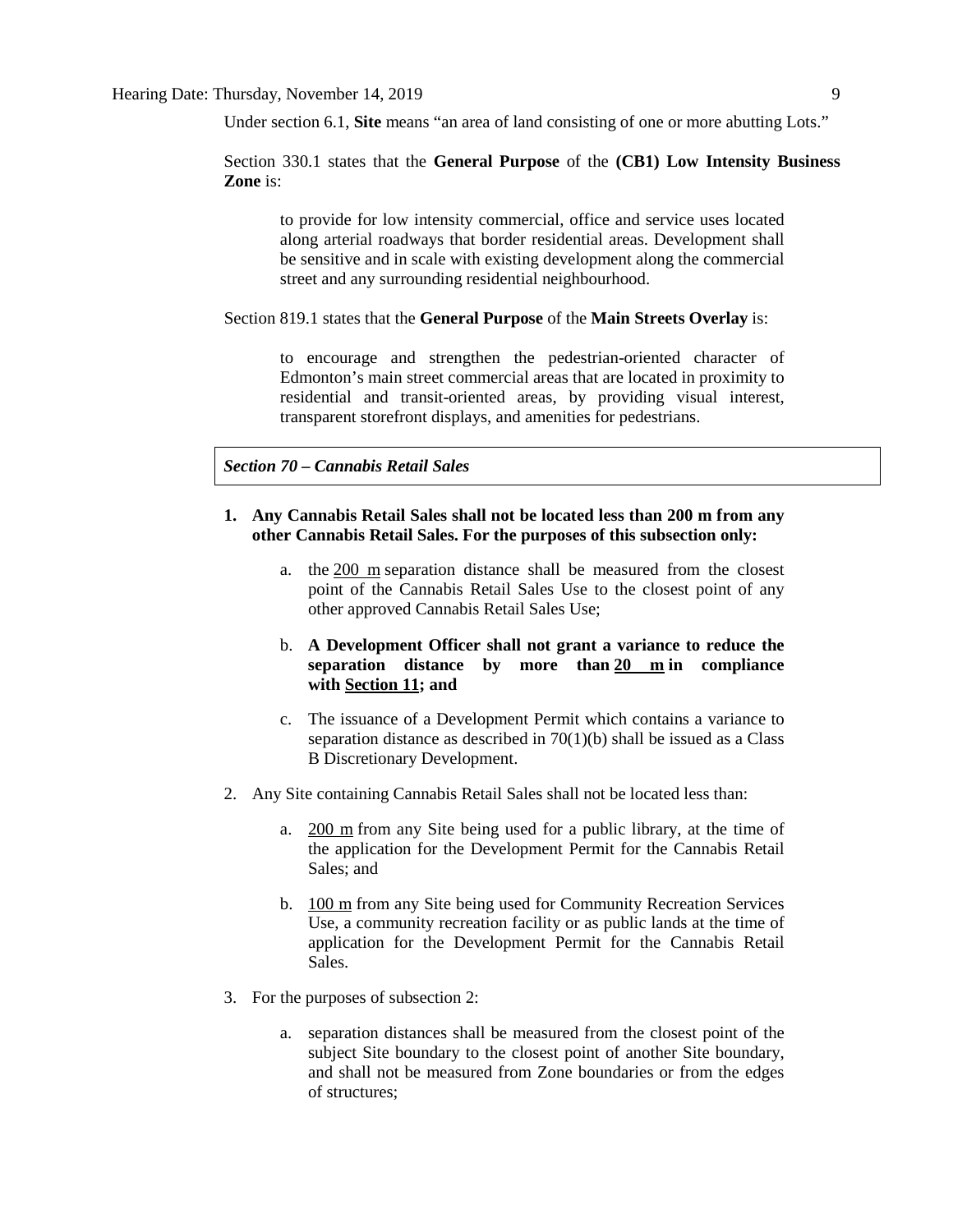- b. the term "public library" is limited to the collection of literary, artistic, musical and similar reference materials and learning resources in the form of books, electronic files, computers, manuscripts, recordings and films for public use, and does not include private libraries, museums or art galleries.
- c. the term "community recreation facilities" means indoor municipal facilities used primarily by members of the public to participate in recreational activities conducted at the facilities, as per the Municipal Government Act; and
- d. the term "public lands" is limited to Sites zoned  $AP$ , and Sites zoned [A.](https://webdocs.edmonton.ca/InfraPlan/zoningbylaw/ZoningBylaw/Part2/Urban/540_(A)_Metropolitan_Recreation_Zone.htm)
- 4. Subsection 105(3) of the Gaming, Liquor and Cannabis *Regulation*, is expressly varied by the following:
	- a. any Site containing a Cannabis Retail Sales shall not be located less than:

#### *Public or private education*

i. [200 m](javascript:void(0);) from a Site being used for public or private education, at the time of the application for the Development Permit for the Cannabis Retail Sales;

#### *Provincial health care facility*

ii. [100 m](javascript:void(0);) from a Site being used for a provincial health care facility at the time of the application for the Development Permit for the Cannabis Retail Sales; and

## *School reserve or municipal and school reserve*

iii. [100 m](javascript:void(0);) from a Site designated as school reserve or municipal and school reserve at the time of the application for the Development Permit for the Cannabis Retail Sales.

#### *Measurement of Separation Distances*

b. For the purposes of this subsection, separation distances shall be measured from the closest point of the subject Site boundary to the closest point of another Site boundary, and shall not be measured from Zone boundaries or from the edges of structures.

#### *Sites Greater than Two Hectares*

c. For Sites that are greater than  $2.0$  ha in size and zoned either [CSC](https://webdocs.edmonton.ca/InfraPlan/zoningbylaw/ZoningBylaw/Part2/Commercial/320_(CSC)_Shopping_Centre_Zone.htm) or [DC2,](https://webdocs.edmonton.ca/InfraPlan/zoningbylaw/ZoningBylaw/Part2/Direct/720_(DC2)_Site_Specific_Development_Control_Provision.htm) that do not contain a public library at the time of application for the Development Permit for the Cannabis Retail Sales: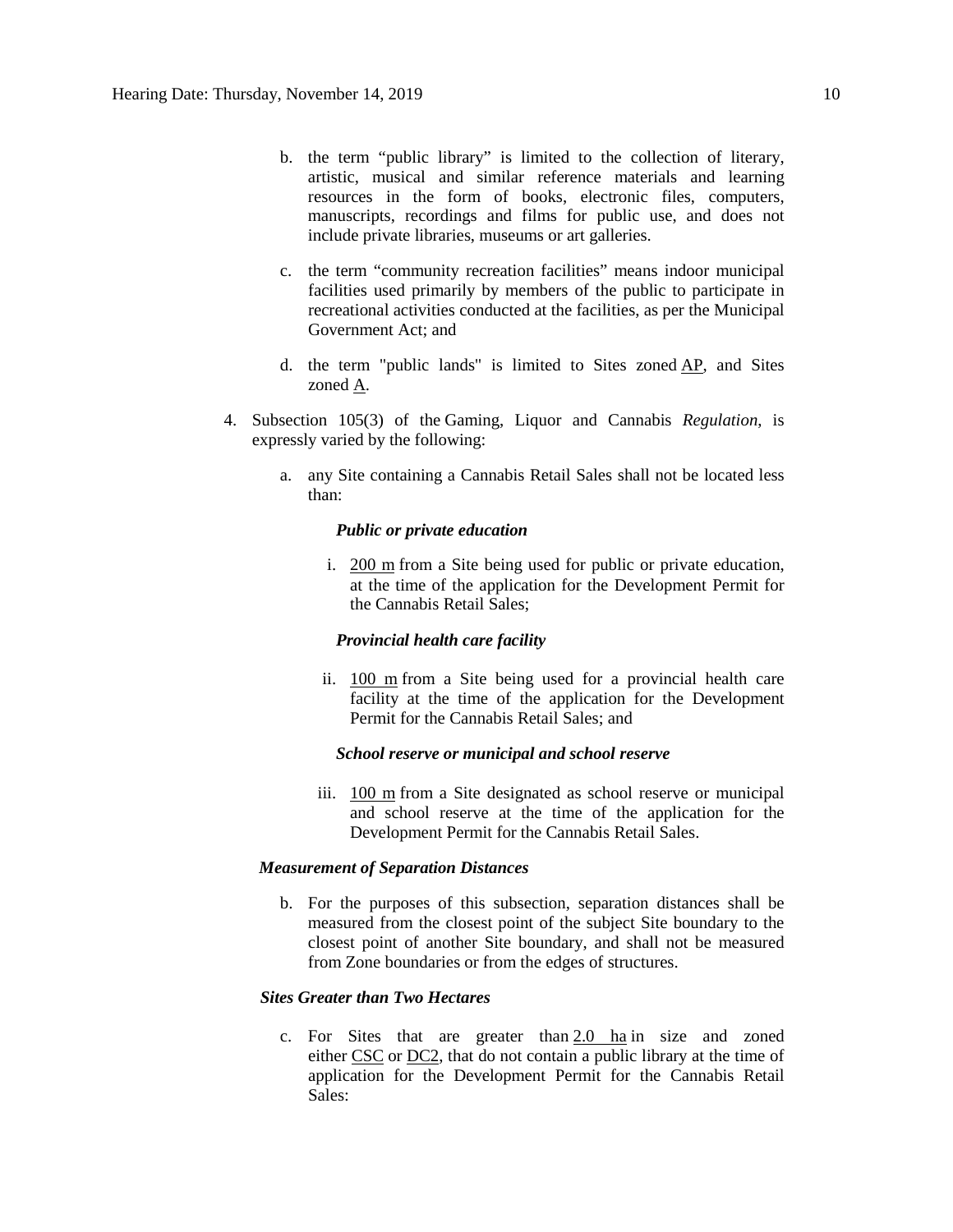- i. Subsection 70(2), and 70(4)(a) shall not apply; and
- ii. the distances referred to in Subsection 105(3) of the *Gaming, Liquor and Cannabis Regulation* shall be expressly varied to 0 m.
- d. For the purposes of subsection  $70(4)(a)(i)$ , the term "public or private education" means a school as defined in subsection  $(1)(y)(i)$  and (1)(y)(ii) of the *School Act (as amended from time to time).*
- 5. Notwithstanding [Section 11](https://webdocs.edmonton.ca/InfraPlan/zoningbylaw/ZoningBylaw/Part1/Administrative/11__Authority_and_Responsibility_of_the_Development_Officer.htm) of this Bylaw, a Development Officer shall not grant a variance to subsection  $70(2)$ ,  $70(3)(a)$  or  $70(4)$ .

## **Design Requirements**

- 6. Cannabis Retail Sales shall include design elements that readily allow for natural surveillance to promote a safe urban environment, where applicable and to the satisfaction of the Development Officer, including the following requirements:
	- a. customer access to the store is limited to a storefront that is visible from the street other than a Lane, or a shopping centre parking lot, or mall access that allows visibility from the interior of the mall into the store;
	- b. the exterior of all stores shall have ample transparency from the street;
	- c. Any outdoor lighting shall be designed to ensure a well-lit environment for pedestrians and illumination of the property; and
	- d. Landscaping shall be low-growing shrubs or deciduous trees with a high canopy at maturity to maintain natural surveillance.

#### **Development Officer's Determination**

**The proposed Cannabis Retail Store does not comply with the minimum setback requirement from another Cannabis Retail Sales use (70.1(b)):**

**Required Setback: 200 m Proposed Setback: 174 m Deficient by 26 m**

**Under Sections 70.1(b) and 70.4 of the Zoning Bylaw, the Development Officer is prohibited from granting a variance to the minimum setback to allow for the proposed Cannabis Retail Store.** [unedited]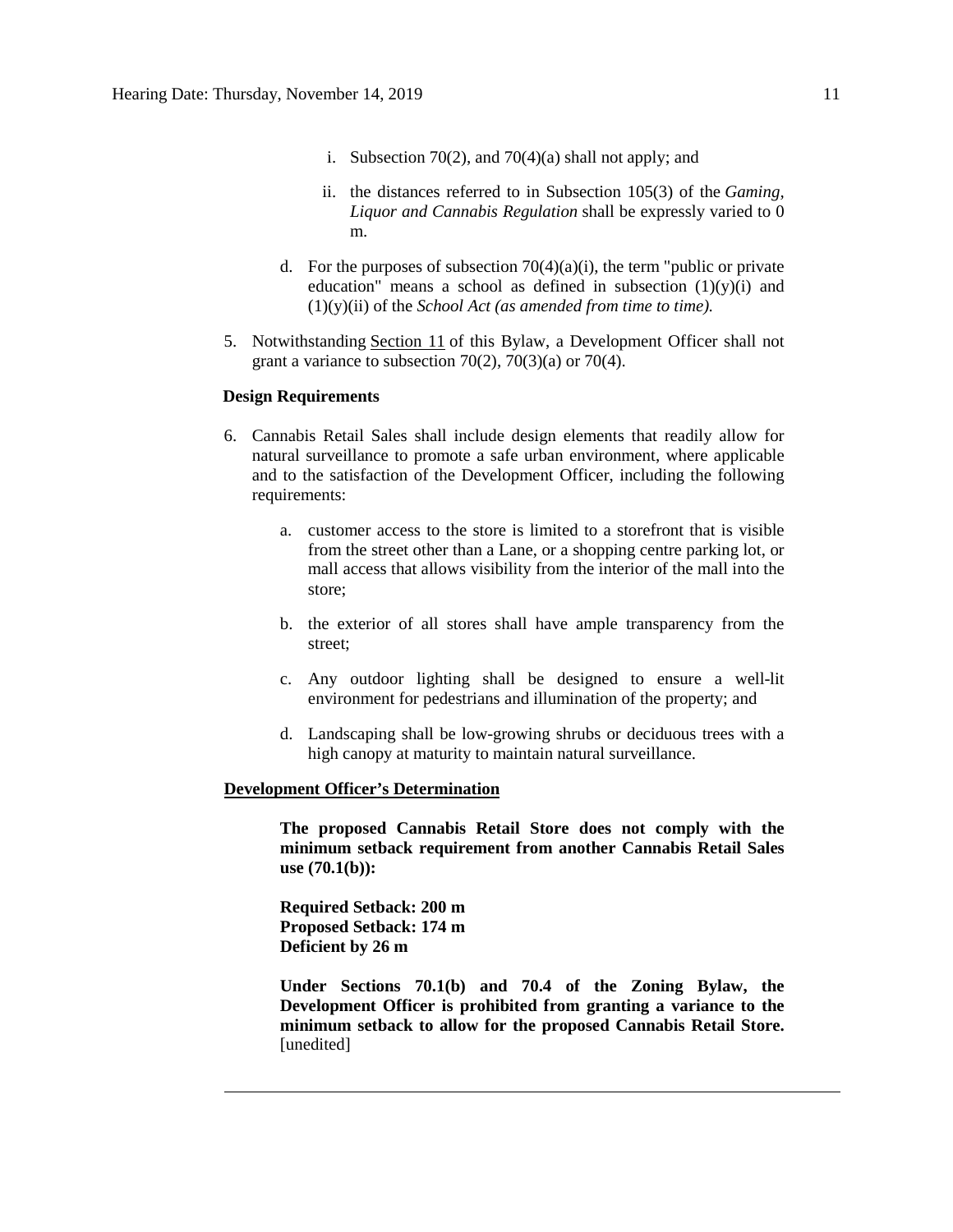# Notice to Applicant/Appellant

Provincial legislation requires that the Subdivision and Development Appeal Board issue its official decision in writing within fifteen days of the conclusion of the hearing.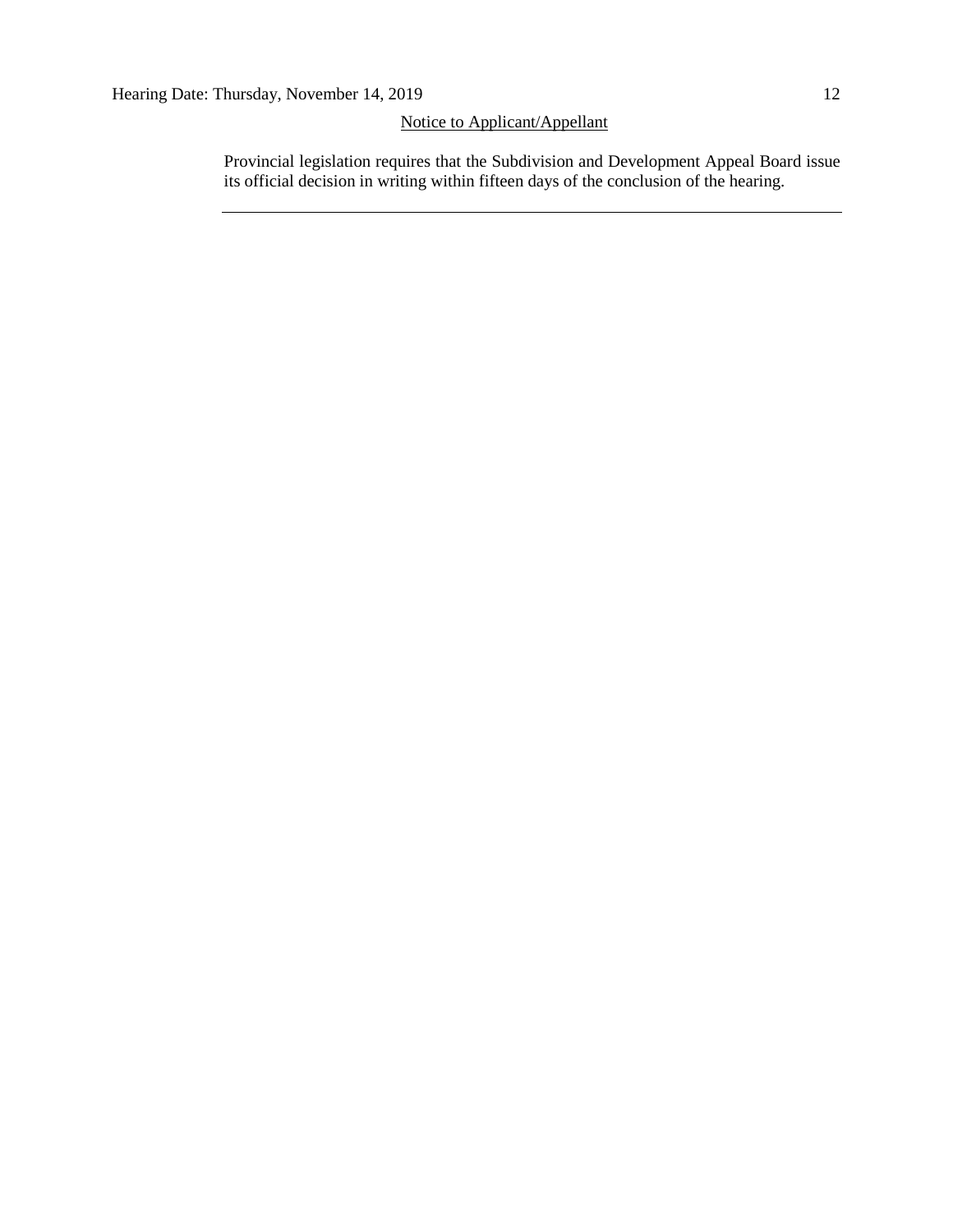|                                                                                                                                                         |                                                               |                        |                                                       | Project Number: 324487918-001<br><b>Application Date:</b><br>JUL 04, 2019                                                     |  |  |  |  |
|---------------------------------------------------------------------------------------------------------------------------------------------------------|---------------------------------------------------------------|------------------------|-------------------------------------------------------|-------------------------------------------------------------------------------------------------------------------------------|--|--|--|--|
| <b>Umonton</b>                                                                                                                                          | Printed:<br>September 23, 2019 at 11:34 AM<br>Page:<br>1 of 2 |                        |                                                       |                                                                                                                               |  |  |  |  |
|                                                                                                                                                         |                                                               | <b>Application for</b> |                                                       |                                                                                                                               |  |  |  |  |
| <b>Major Development Permit</b>                                                                                                                         |                                                               |                        |                                                       |                                                                                                                               |  |  |  |  |
| This document is a Development Permit Decision for the development application described below.                                                         |                                                               |                        |                                                       |                                                                                                                               |  |  |  |  |
| Applicant                                                                                                                                               |                                                               |                        | Property Address(es) and Legal Description(s)         |                                                                                                                               |  |  |  |  |
|                                                                                                                                                         |                                                               |                        | 8203 - 127 AVENUE NW                                  |                                                                                                                               |  |  |  |  |
|                                                                                                                                                         | Plan 3409MC Blk 60A Lot 1<br><b>Specific Address(es)</b>      |                        |                                                       |                                                                                                                               |  |  |  |  |
|                                                                                                                                                         |                                                               | Suite:                 | 8209 - 127 AVENUE NW                                  |                                                                                                                               |  |  |  |  |
|                                                                                                                                                         | Entryway: 8209 - 127 AVENUE NW                                |                        |                                                       |                                                                                                                               |  |  |  |  |
|                                                                                                                                                         |                                                               |                        | Building: 8203 - 127 AVENUE NW                        |                                                                                                                               |  |  |  |  |
|                                                                                                                                                         |                                                               |                        |                                                       |                                                                                                                               |  |  |  |  |
| <b>Scope of Application</b><br>To Change the Use from a Limited Contract Services use to a Cannabis Retail Sales and to construct interior alterations. |                                                               |                        |                                                       |                                                                                                                               |  |  |  |  |
| <b>Permit Details</b>                                                                                                                                   |                                                               |                        |                                                       |                                                                                                                               |  |  |  |  |
|                                                                                                                                                         |                                                               |                        |                                                       |                                                                                                                               |  |  |  |  |
| Class of Permit:                                                                                                                                        |                                                               | <b>Contact Person:</b> |                                                       |                                                                                                                               |  |  |  |  |
| Gross Floor Area (sq.m.):<br>New Sewer Service Required:                                                                                                |                                                               |                        | Lot Grading Needed?: N<br>NumberOfMainFloorDwellings: |                                                                                                                               |  |  |  |  |
| Site Area (sq. m.):                                                                                                                                     |                                                               |                        |                                                       | Stat. Plan Overlay/Annex Area: Main Street Overlay                                                                            |  |  |  |  |
| I/We certify that the above noted details are correct.                                                                                                  |                                                               |                        |                                                       |                                                                                                                               |  |  |  |  |
| Applicant signature:                                                                                                                                    |                                                               |                        |                                                       |                                                                                                                               |  |  |  |  |
| <b>Development Application Decision</b>                                                                                                                 |                                                               |                        |                                                       |                                                                                                                               |  |  |  |  |
| Refused                                                                                                                                                 |                                                               |                        |                                                       |                                                                                                                               |  |  |  |  |
| Issue Date: Sep 04, 2019 Development Authority: Chow, Stephen                                                                                           |                                                               |                        |                                                       |                                                                                                                               |  |  |  |  |
| <b>Reason for Refusal</b>                                                                                                                               |                                                               |                        |                                                       |                                                                                                                               |  |  |  |  |
| use $(70.1(b))$ :                                                                                                                                       |                                                               |                        |                                                       | The proposed Cannabis Retail Store does not comply with the minimum setback requirement from another Cannabis Retail Sales    |  |  |  |  |
| Required Setback: 200 m<br>Proposed Setback: 174 m<br>Deficient by 26 m                                                                                 |                                                               |                        |                                                       |                                                                                                                               |  |  |  |  |
| minimum setback to allow for the proposed Cannabis Retail Store.                                                                                        |                                                               |                        |                                                       | Under Sections 70.1(b) and 70.4 of the Zoning Bylaw, the Development Officer is prohibited from granting a variance to the    |  |  |  |  |
| <b>Rights of Appeal</b><br>through 689 of the Municipal Government Act.                                                                                 |                                                               |                        |                                                       | The Applicant has the right of appeal within 21 days after the date on which the decision is made, as outlined in Section 683 |  |  |  |  |
|                                                                                                                                                         |                                                               |                        |                                                       |                                                                                                                               |  |  |  |  |
| Fees                                                                                                                                                    |                                                               |                        |                                                       |                                                                                                                               |  |  |  |  |
|                                                                                                                                                         | <b>Fee Amount</b>                                             | <b>Amount Paid</b>     | Receipt #                                             | Date Paid                                                                                                                     |  |  |  |  |
| Major Dev. Application Fee                                                                                                                              | \$5,600.00                                                    | \$5,600.00             | 06020335                                              | Jul 26, 2019                                                                                                                  |  |  |  |  |
| THIS IS NOT A PERMIT                                                                                                                                    |                                                               |                        |                                                       |                                                                                                                               |  |  |  |  |
|                                                                                                                                                         |                                                               |                        |                                                       |                                                                                                                               |  |  |  |  |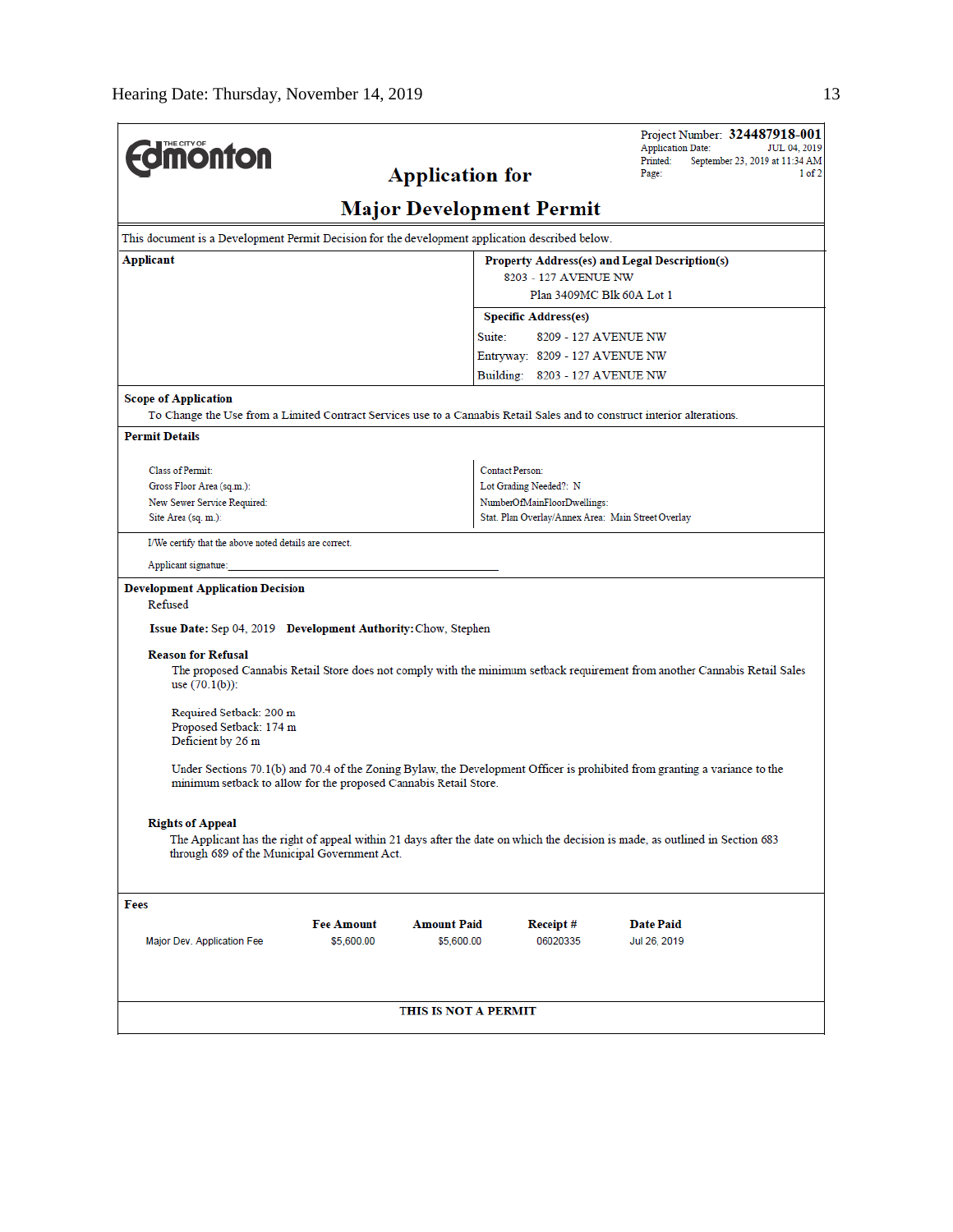| <b>difficiónton</b>       |                             | <b>Application for</b>          |          | Project Number: 324487918-001<br><b>Application Date:</b><br>JUL 04, 2019<br>Printed:<br>September 23, 2019 at 11:34 AM<br>$2$ of $2$<br>Page: |  |  |  |  |
|---------------------------|-----------------------------|---------------------------------|----------|------------------------------------------------------------------------------------------------------------------------------------------------|--|--|--|--|
|                           |                             | <b>Major Development Permit</b> |          |                                                                                                                                                |  |  |  |  |
| Fees                      |                             |                                 |          |                                                                                                                                                |  |  |  |  |
| <b>Total GST Amount:</b>  | <b>Fee Amount</b><br>\$0.00 | <b>Amount Paid</b>              | Receipt# | <b>Date Paid</b>                                                                                                                               |  |  |  |  |
| <b>Totals for Permit:</b> | \$5,600.00                  | \$5,600.00                      |          |                                                                                                                                                |  |  |  |  |
|                           |                             |                                 |          |                                                                                                                                                |  |  |  |  |
|                           |                             |                                 |          |                                                                                                                                                |  |  |  |  |
|                           |                             |                                 |          |                                                                                                                                                |  |  |  |  |
|                           |                             |                                 |          |                                                                                                                                                |  |  |  |  |
|                           |                             |                                 |          |                                                                                                                                                |  |  |  |  |
|                           |                             |                                 |          |                                                                                                                                                |  |  |  |  |
|                           |                             |                                 |          |                                                                                                                                                |  |  |  |  |
|                           |                             |                                 |          |                                                                                                                                                |  |  |  |  |
|                           |                             |                                 |          |                                                                                                                                                |  |  |  |  |
|                           |                             |                                 |          |                                                                                                                                                |  |  |  |  |
|                           |                             |                                 |          |                                                                                                                                                |  |  |  |  |
|                           |                             |                                 |          |                                                                                                                                                |  |  |  |  |
|                           |                             |                                 |          |                                                                                                                                                |  |  |  |  |
|                           |                             |                                 |          |                                                                                                                                                |  |  |  |  |
|                           |                             |                                 |          |                                                                                                                                                |  |  |  |  |
|                           |                             |                                 |          |                                                                                                                                                |  |  |  |  |
|                           |                             |                                 |          |                                                                                                                                                |  |  |  |  |
|                           |                             |                                 |          |                                                                                                                                                |  |  |  |  |
|                           |                             |                                 |          |                                                                                                                                                |  |  |  |  |
|                           |                             |                                 |          |                                                                                                                                                |  |  |  |  |
|                           |                             |                                 |          |                                                                                                                                                |  |  |  |  |
|                           |                             |                                 |          |                                                                                                                                                |  |  |  |  |
|                           |                             | THIS IS NOT A PERMIT            |          |                                                                                                                                                |  |  |  |  |
|                           |                             |                                 |          |                                                                                                                                                |  |  |  |  |